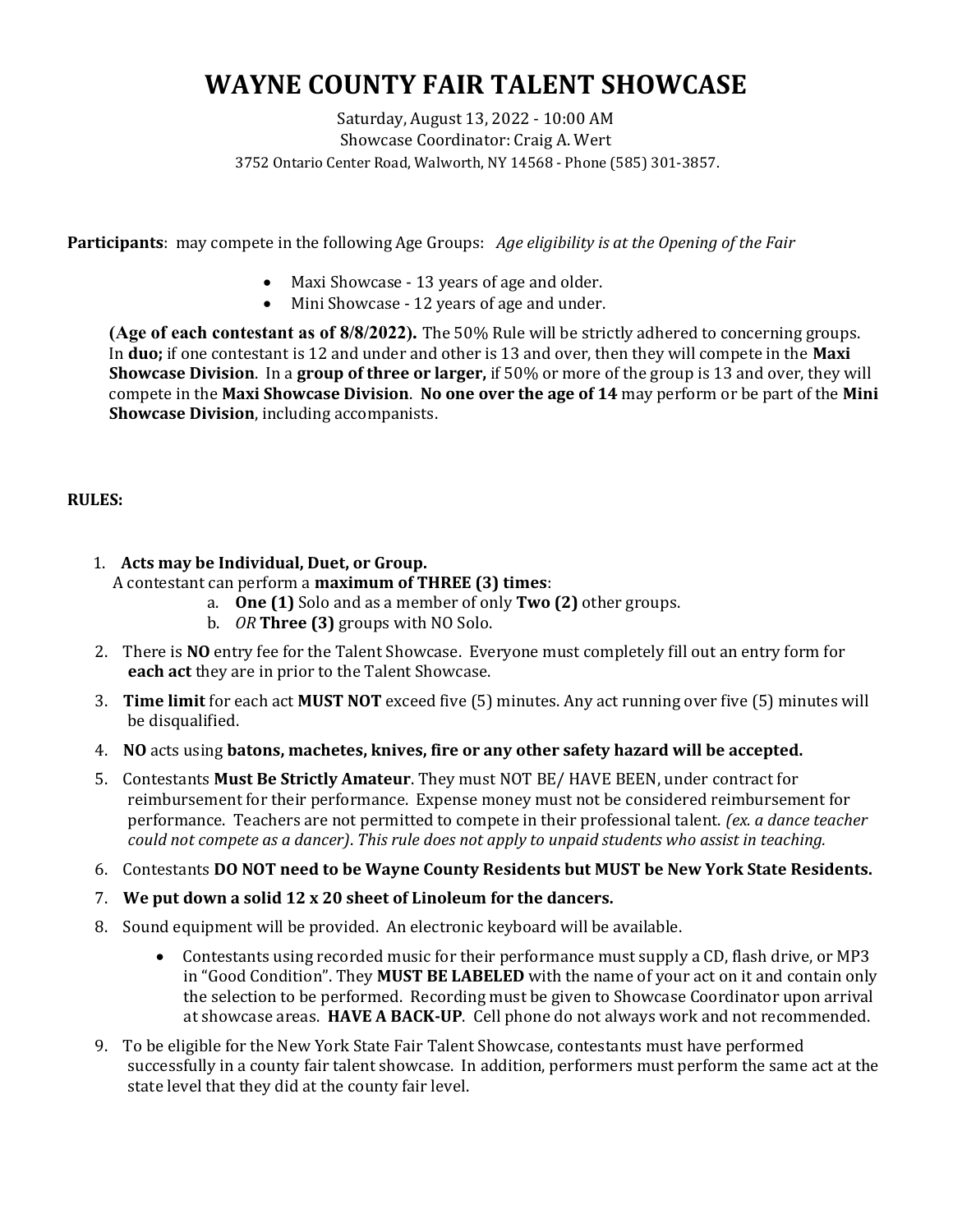### 10. Contestants will be Scored based upon:

- 1. Stage Presence (15 points)
- 2. Talent (55 points)
- 3. Interpretation (20 points)
- 4. Audience Appeal (10 points)

 The Judges will tally the scores to determine place and settle any ties. The Decision of the Judges will be Final.

- 11. Transportation to and from the fair, meals and lodging are the responsibility of the contestants. All acts should be of appropriate language, subject & material. NO Electrified Bands. Not enough time to set up. The Wayne County Fair is NOT RESPONSIBLE for lost, stolen or misplaced articles.
- 12. All contestants must report to the showcase area by 9:30 AM. Meeting at 9:45 AM.
- 13. At the conclusion of the contest, CASH Prizes will be awarded for 1<sup>st</sup>, 2<sup>nd</sup>, 3<sup>rd</sup>, and 4<sup>th</sup> places in each Division and Rosettes will be awarded for  $1<sup>st</sup>$ ,  $2<sup>nd</sup>$ , and  $3<sup>rd</sup>$  places.
- 14. The Judge's scores will NOT be available the day of the event. Scores will be provided after the fair is over to the entrants who supply us with a self-addressed-stamped envelope prior to the end of the fair. Please specify your name and name of your act.

Complete and mail/e-mail form to:

Craig Wert, 3752 Ontario Center Road, Walworth, NY 14568  $\sim$  Phone (585) 301-3857

cwert@waynecsd.org

Forms must be received by August 11, 2022

For Multiple Entries Please Copy the Form as Needed.